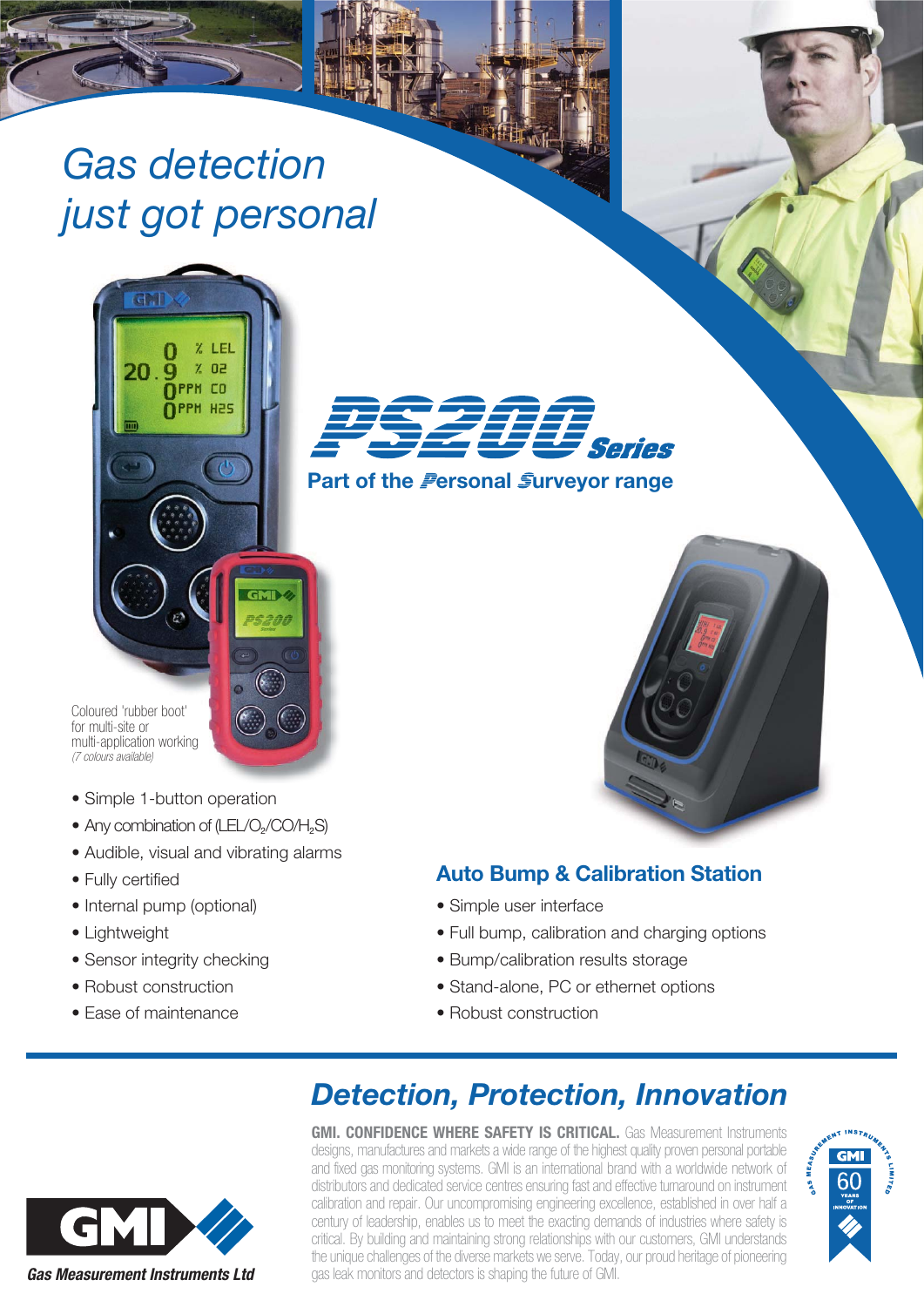

The PS200 Series detects all possible combinations of LEL,  $O_2$ , CO, H<sub>2</sub>S, including single gas detection. In addition to displaying all gas readings simultaneously, the user can also initiate a manual test anytime. As standard, the product pack comes with a USB cable with universal adaptor that acts as a charger and communications lead - just like your mobile phone. An electronic copy of the user handbook is also included in the pack as standard.

Datalogging is a standard feature of all PS200 Series instruments and the internal memory can hold up to 180 bump test logs.

To compliment the PS200, the Auto Bump & Calibration Station has been designed to easily slip the instrument into place and the station begins to log results automatically, taking only 60 and 90 seconds respectively. You have options to use the station as a stand-alone device from which you can easily download data to be retrieved and viewed in a user-friendly, time-logged format. This information may then be saved to provide a permanent historical record. Stored in column format, records can be easily transferred to spreadsheet packages.

The PS200 accessory pack includes the following as standard:- Charging/Comms Clip, Universal Power Plug, User CD-ROM, Quick Operating Instructions and 3m. Tubing complete with Quick Connector (pumped only).



**Features**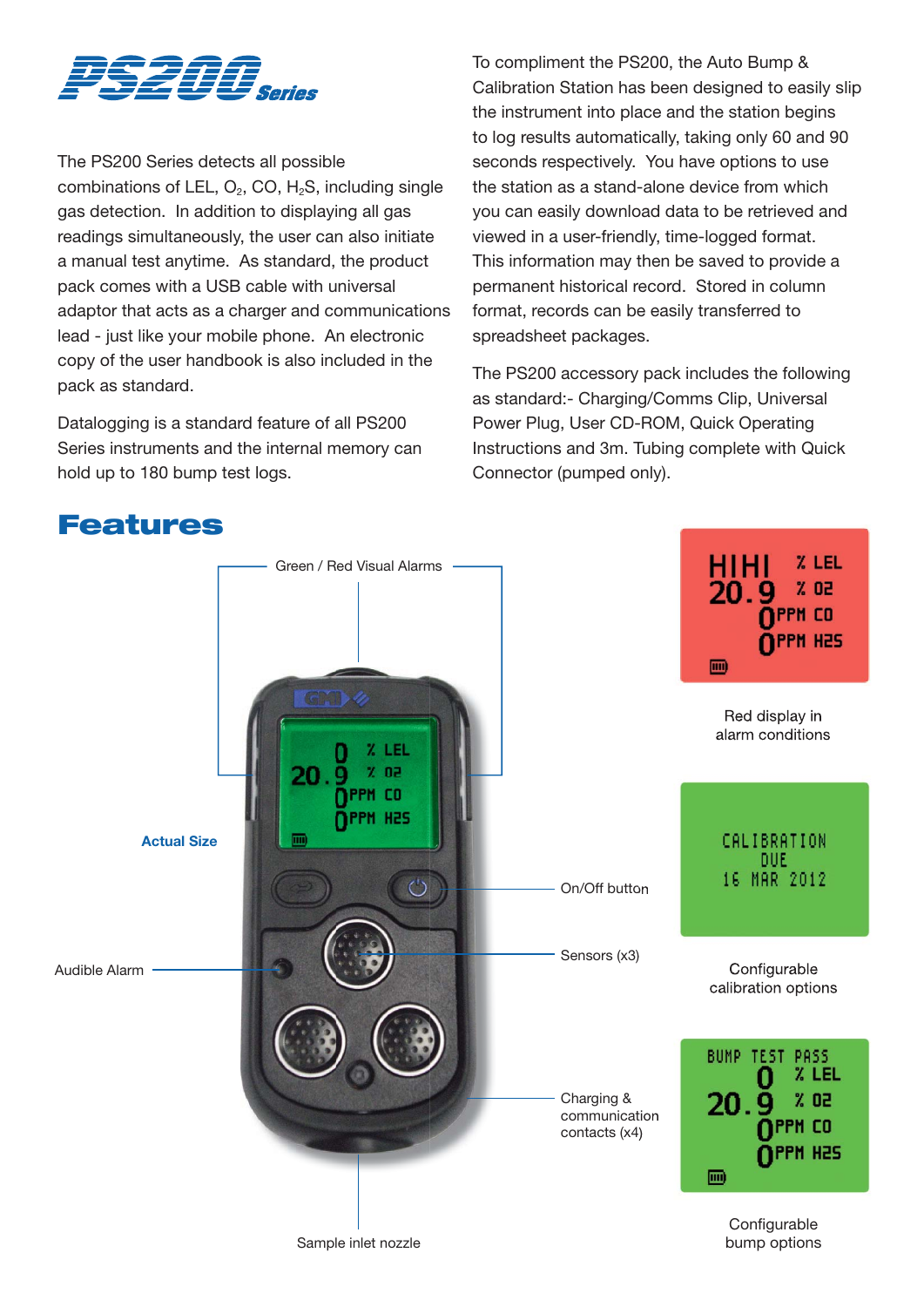

## **Simple User Maintenance**

- Quick access to filters and sensors
- No special tools required
- Modular construction
- Easy calibration